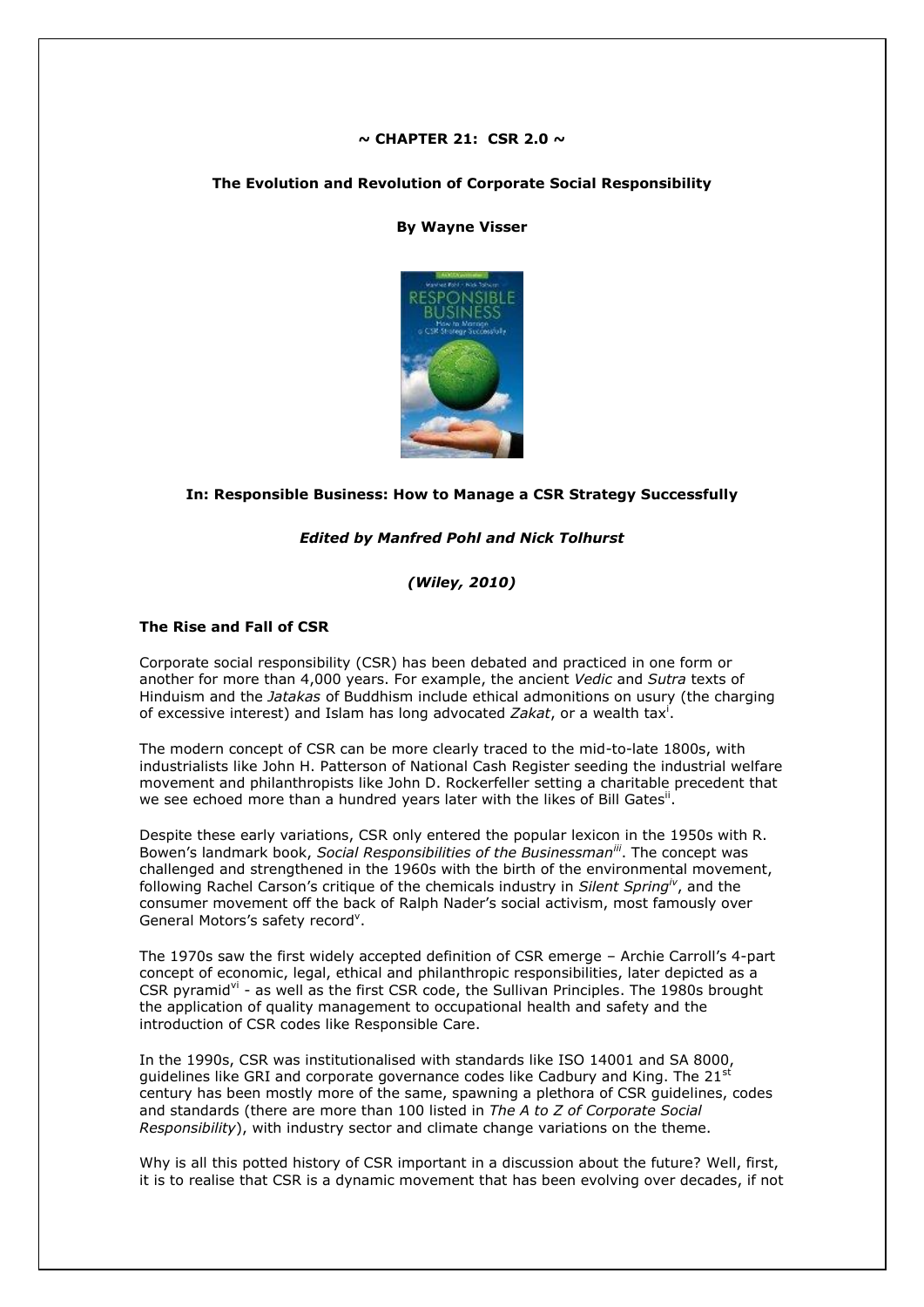centuries. But second, and perhaps more importantly, it is to acknowledge that, despite this seemingly impressive steady march of progress, CSR has failed. Furthermore, we are witnessing the decline of CSR, which will continue until its natural death, unless it is reborn and rejuvenated.

That is a bold claim, so it deserves substantiation. CSR has undoubtedly had many positive impacts, for communities and the environment. Yet, its success or failure should be judged in the context of the total impacts of business on society and the planet. Viewed this way, on virtually every measure of social, ecological and ethical performance we have available, the negative impacts of business have been an unmitigated disaster, which CSR has completely failed to avert or even substantially moderate.

A few facts will suffice to make the point: our global ecological footprint has tripled since 1961; WWF's Living Planet Index shows a 29% species decline since 1970; and 60% of the world's ecosystems have been degraded, according to the Millennium Ecosystem Assessment. We do not fare much better on social issues: according to the UNDP, 2.5 billion people still live on less than \$2 a day; 1 billion have no access to safe water; and 2.6 billion lack access to sanitation.

What about ethical issues? Not much good news there either. In 2007, 1 in 10 people around the world had to pay a bribe to get services. Before Enron collapsed in fraudulent disgrace in 2001, *Fortune* magazine had voted it one of the '100 Best Companies to Work for in America' in 2000. More worrying still, Enron had all the CSR codes, reports and practices you would expect from a socially responsible company.

'Houston, we have a problem!'

## **The Failure of CSR**

Why has CSR failed so spectacularly to address the very issues it claims to be most concerned about? This comes down to three factors – the Triple Curse of Modern CSR, if you like:

# *Curse 1: Incremental CSR*

One of the great revolutions of the 1970s was total quality management, conceived by American statistician W. Edwards Deming, perfected by the Japanese and exported around the world as ISO 9001. At the very core of Deming's TQM model and the ISO standard is continual improvement, a principle that has now become ubiquitous in all management system approaches to performance. No surprise, therefore, that the most popular environmental management standard, ISO 14001, is also build on the same principle.

There is nothing wrong with continuous improvement *per se*. On the contrary, it has brought safety and reliability to the very products and services that we associate with modern quality of life. But when we use it as the primary approach to tackling our social, environmental and ethical challenges, it fails on two critical counts: speed and scale. The incremental approach of CSR, while replete with evidence of micro-scale, gradual improvements, has completely and utterly failed to make any impact on the massive sustainability crises that we face, many of which are getting worse at a pace that far outstrips any futile CSR-led attempts at amelioration.

### *Curse 2: Peripheral CSR*

Ask any CSR manager what their greatest frustration is and they will tell you: lack of top management commitment. This is 'code-speak' for saying that CSR is, at best, a peripheral function in most companies. There may be a CSR manager, a CSR department even, a CSR report and a public commitment to any number of CSR codes and standards. But these do little to mask the underlying truth that shareholder-driven capitalism is rampant and its obsession with short-term financial measures of progress is contradictory in almost every way to the long-term, stakeholder approach needed for high-impact CSR.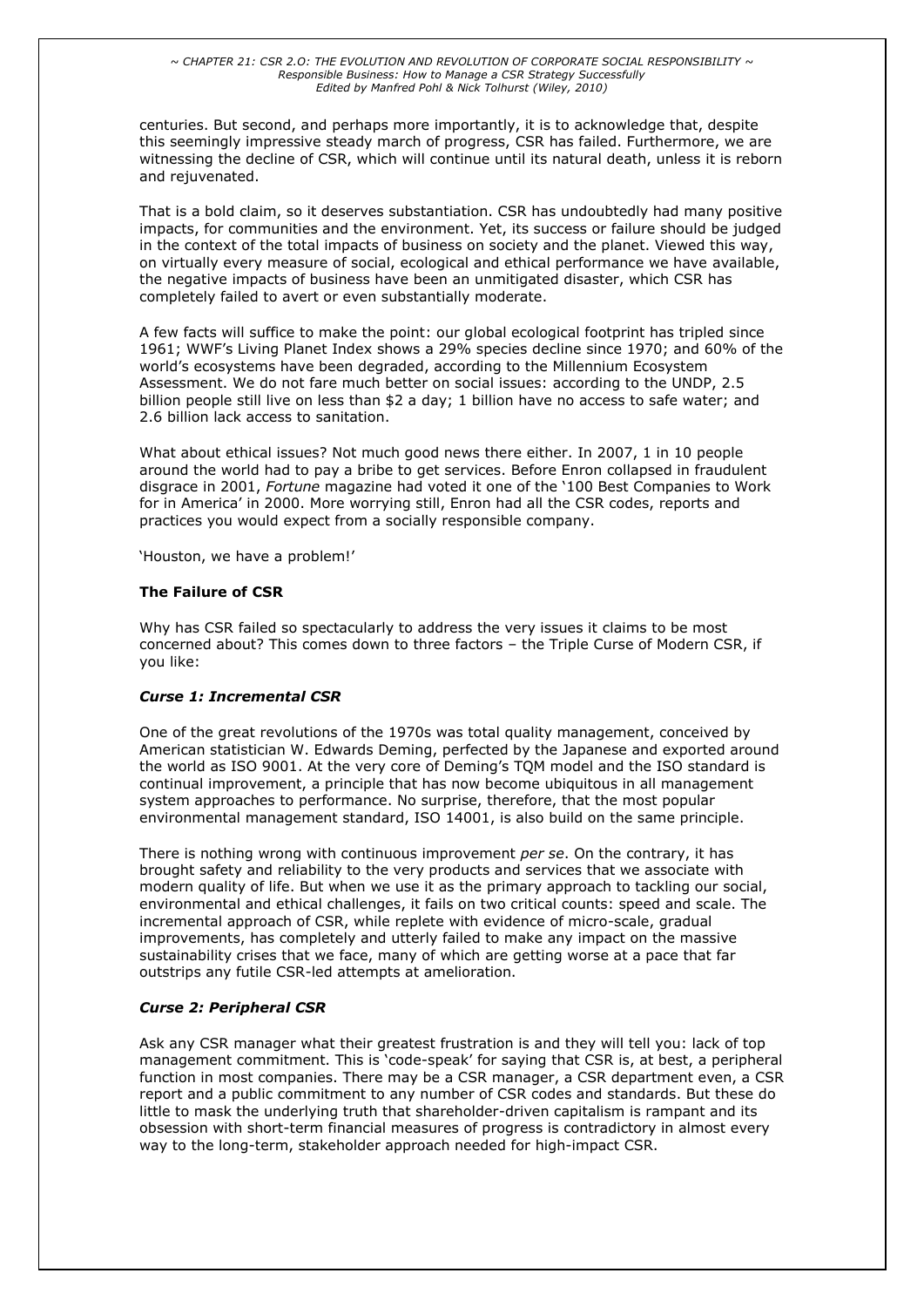The reason Enron collapsed, and indeed why our current financial crisis was allowed to spiral out of control, was not because of a few rogue executives or creative accounting practices, it was because of a culture of greed embedded in the DNA of the company and the financial markets. Joel Baken goes so far as to suggest that companies are legally bound to act like psychopaths<sup>vii</sup>. Whether you agree or not (and despite the emerging research on 'responsible competitiveness'), it is hard to find any substantive examples in which the financial markets reward responsible behaviour.

## *Curse 3: Uneconomic CSR*

If there was ever a monotonously repetitive, stuck record in CSR debates, it is the one about the so-called 'business case' for CSR. That is because CSR managers and consultants, and even the occasional saintly CEO, are desperate to find compelling evidence that 'doing good is good for business', i.e. CSR pays! And indeed, the lack of sympathetic research seems to be no impediment for these desperados endlessly incanting the motto of the business case, as if it were an entirely self-evident fact.

The rather more 'inconvenient truth' is that CSR sometimes pays, in specific circumstances, but more often does *not*. Of course there are low-hanging fruit – like ecoefficiencies around waste and energy – but these only go so far. Most of the hard-core CSR changes that are needed to reverse the misery of poverty and the sixth mass extinction of species currently underway require strategic change and massive investment. They may very well be lucrative in the long term, economically rational over a generation or two, but we have already established that the financial markets don't work like that; at least, not yet.

## **CSR 1.0: Burying the Past**

What would be far more productive than all this wishing and pretending that CSR is good and fluffy and cuddly and will help to solve the world's problems is to simply see it for what it is: an outdated, outmoded artifact that was once useful, but whose time has past. We need to let the 'old CSR' die gracefully and give it a dignified burial. By all means, let us give it the respect it deserves – a fitting eulogy about brave new frontiers of responsibility that it conquered in its heyday. But then, let us look for the next generation of CSR – the newborn that will carry the torch forward.<sup>viii</sup>

If we succeed in admitting the failure of CSR and burying the past, we may find ourselves on the cusp of a revolution, in much the same way as the internet transitioned from Web 1.0 to Web 2.0. The emergence of social media networks, user-generated content and open source approaches are a fitting metaphor for the changes CSR will have to undergo if it is to redefine its contribution and make a serious impact on the social, environmental and ethical challenges the world faces.

For example, in the same way that Web 1.0 moved from a one-way, advertising-push approach to a more collaborative Google-Facebook mode, CSR 1.0 is starting to move beyond the outmoded approach of CSR as philanthropy or public relations (which has been widely criticised as 'greenwash') to a more interactive, stakeholder-driven model. Similarly, while Web 1.0 was dominated by standardised hardware and software, but now encourages co-creation and diversity, so too in CSR, we are beginning to realise the limitations of the generic CSR codes and standards that have proliferated in the past 10 years.

The similarities between Web 1.0 and CSR 1.0 are illustrated in the following table.

| <b>Web 1.0</b>                                                                                                             | <b>CSR 1.0</b>                                                                                                                            |
|----------------------------------------------------------------------------------------------------------------------------|-------------------------------------------------------------------------------------------------------------------------------------------|
| A flat world just beginning to connect<br>itself and finding a new medium to push<br>out information and plug advertising. | A vehicle for companies to establish<br>relationships with communities, channel<br>philanthropic contributions and manage their<br>image. |
| Saw the rise to prominence of<br>innovators like Netscape, but these were<br>quickly out-muscled by giants like            | Included many start-up pioneers like<br>Traidcraft, but has ultimately turned into a<br>product for large multinationals like Royal       |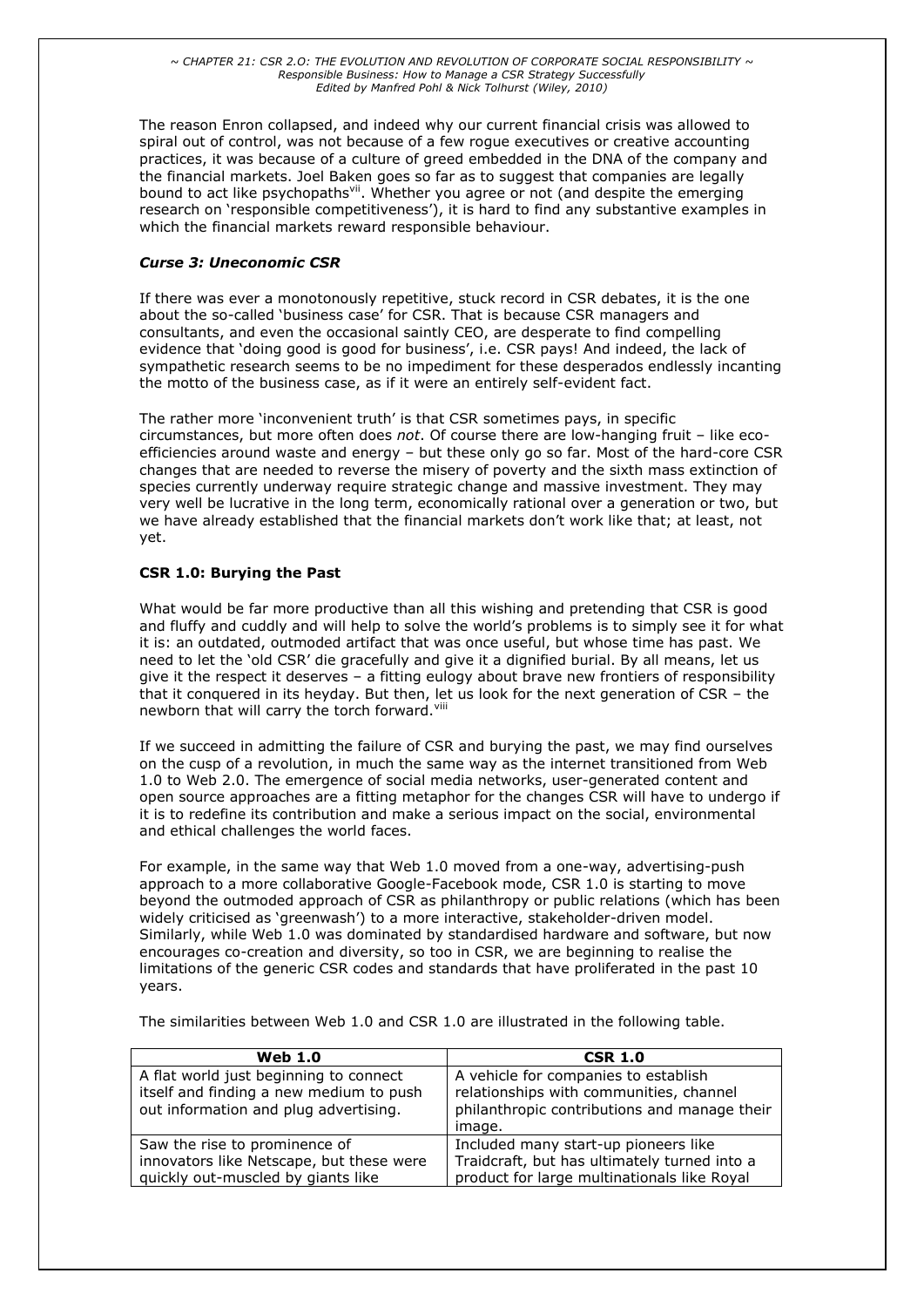*~ CHAPTER 21: CSR 2.O: THE EVOLUTION AND REVOLUTION OF CORPORATE SOCIAL RESPONSIBILITY ~ Responsible Business: How to Manage a CSR Strategy Successfully Edited by Manfred Pohl & Nick Tolhurst (Wiley, 2010)*

| Microsoft with its Internet Explorer.                                                                                                        | Dutch Shell.                                                                                                                            |
|----------------------------------------------------------------------------------------------------------------------------------------------|-----------------------------------------------------------------------------------------------------------------------------------------|
| Focused largely on the standardised<br>hardware and software of the PC as its<br>delivery platform, rather than multi-level<br>applications. | Travelled down the road of 'one size fits all'<br>standardisation, through codes,<br>standards and quidelines to shape its<br>offering. |
|                                                                                                                                              |                                                                                                                                         |

If this is where we have come from, where do we need to go to? The similarities between Web 2.0 and CSR 2.0 are illustrated in the following table.

| <b>Web 2.0</b>                                 | <b>CSR 2.0</b>                               |  |  |
|------------------------------------------------|----------------------------------------------|--|--|
| Being defined by watchwords                    | Being defined by 'global commons',           |  |  |
| like 'collective intelligence', 'collaborative | 'innovative partnerships' and 'stakeholder   |  |  |
| networks' and 'user participation'.            | involvement'.                                |  |  |
| Tools include social media, knowledge          | Mechanisms include diverse stakeholder       |  |  |
| syndication and beta testing.                  | panels, real-time transparent reporting and  |  |  |
|                                                | new-wave social entrepreneurship.            |  |  |
| Is as much a state of being as a technical     | Is recognising a shift in power from         |  |  |
| advance - it is a new philosophy or way of     | centralised to decentralised; a change in    |  |  |
| seeing the world differently.                  | scale from few and big to many and           |  |  |
|                                                | small; and a change in application from      |  |  |
|                                                | single and exclusive to multiple and shared. |  |  |

### **CSR 2.0: Embracing the Future**

Let us explore in more detail this revolution that will, if successful, change the way we talk about and practice CSR and, ultimately, the way we do business. There are five principles that make up the DNA of CSR 2.0: Connectedness (C), Scalability (S), Responsiveness (R), Duality (2) and Circularity (0).

### *Principle 1: Connectedness (C)*

In order to succeed in the CSR revolution, business has to break the hegemony of shareholders. It is as if companies are mere serfs in the kingdom of shareholder-value capitalism. They may appear to wield extraordinary power, but in reality they are subservient to invisible shareholders, bowed before the throne of financial markets and at the beck and call of City analysts. Most CEOs don't last more than 3 years and are slaves to stock price fluctuations during that time.

The only way to take the power back is to move from subservience to connectedness. Business has to start to institutionalise (and thereby legitimise) multi-stakeholder relationships. When the chemicals industry created their Responsible Care programme in 1985, in the wake of a spree of disasters like Seveso and Bhopal, it was a typical CSR 1.0 approach – unilateral, defensive and incremental. By contrast, the emergence of various multi-stakeholder initiatives in the 1990s, like the Forest Stewardship Council and AccountAbility 1000, begins to give a glimpse of how the connectedness principle of CSR 2.0 may increasingly manifest.

In 1994, when McDonald's took two activists to court for criticising the company, their bullying tactics backfired and 'McLibel' (as the case came to be known in the popular media) turned into the longest trial in British legal history (313 days), creating a public relations disaster for the company. By contrast, when Rio Tinto actively sought out a cross-sector partnership with the World Conservation Union to progressively tackle its biodiversity impacts, it showed a sensitivity to multi-stakeholder connectedness that was so patently lacking in McDonald's approach.

#### *Principle 2: Scalability (S)*

The CSR literature is liberally sprinkled with charming case studies of truly responsible and sustainable projects. The problem is that so few of them ever go to scale. It is almost as if, once the sound-bites and PR-plaudits have been achieved, no further action is required. They become shining pilot projects and best practice examples, tarnished only by the fact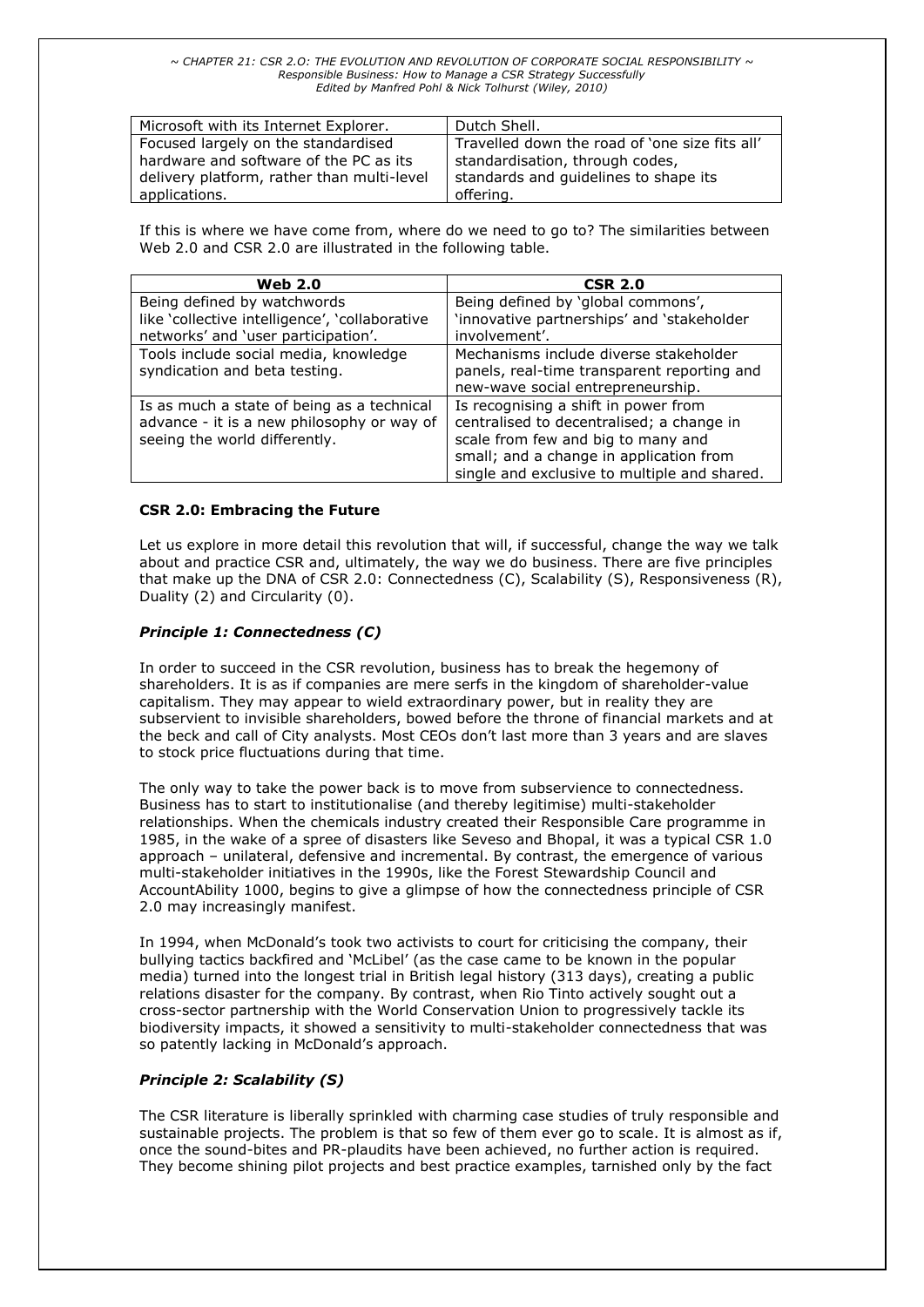that they are endlessly repeated on the CSR conference circuits of the world, without any vision for how they might transform the core business of their progenitors.

The sustainability problems we face, be they climate change or poverty, are at such a massive scale, and are so urgent, that any CSR solutions that cannot match that scale and urgency are red herrings at best and evil diversions at worst. How long have we been tinkering away with ethical consumerism (organic, fairtrade and the like), with hardly any impact on the world's major corporations or supply chains? And yet, when Wal-Mart's former CEO, Lee Scott, had his post-Katrina Damascus experience and decided that *all* cotton will be organic and *all* fish MSC-certified, then we are started seeing CSR 2.0-type scalability.

There have always been charitable loans for the world's poor and destitute. But when Muhammad Yunus, in the aftermath of a devastating famine in Bangladesh, set up the Grameen Bank and it went from one \$74 loan in 1974 to a \$2.5 billion enterprise, spawning more than 3,000 similar microcredit institutions in 50 countries reaching over 133 million clients, that is a lesson in scalability. Or contrast Toyota's laudable but premium-priced hybrid Prius for the rich and eco-conscious with Tata's \$2,500 Nano, a cheap and eco-friendly car for the masses. The one is an incremental solution with long term potential; the other is scalable solution with immediate impact.

## *Principle 3: Responsiveness (R)*

Business has a long track-record of responsiveness to community needs – witness generations of philanthropy and heart-warming generosity following disasters like 9/11 or the Sichuan Earthquake. But this is responsiveness on their own terms, responsiveness when giving is easy and cheque-writing does nothing to upset their commercial applecart. However, the severity of the global problems we face demands that companies go much further. CSR 2.0 requires uncomfortable, transformative responsiveness, which questions whether the industry, or the business model itself, is part of the solution or part of the problem.

When it became clear that climate change posed a serious challenge to the sustainability of the fossil fuel industry, all the major oil companies formed the Global Climate Coalition, a lobby group explicitly designed to discredit and deny the science of climate change and the main international policy response, the Kyoto Protocol. In typical CSR 1.0 style, these same companies were simultaneously making hollow claims about their CSR credentials. By contrast, the Prince of Wales's Corporate Leaders Group on Climate Change has, since 2005, been lobbying for *bolder* UK, EU and international legislation on climate change, accepting that carbon emission reductions of between 50-85% will be needed by 2050.

CSR 2.0 responsiveness also means greater transparency, not only through reporting mechanisms like the Global Reporting Initiative and Carbon Disclosure Project, but also by sharing critical intellectual resources. The Eco-Patent Commons, set up by WBCSD to make technology patents available, without royalty, to help reduce waste, pollution, global warming and energy demands, is one such step in the right direction. Another is the donor exchange platforms that have begun to proliferate, allowing individual and corporate donors to connect directly with beneficiaries via the web, thereby tapping 'the long tail of CSR'.ix

### *Principle 4: Duality (2)*

Much of the debate on CSR in the past has dwelt in a polarised world of 'either/or'. *Either* your company is responsible *or* it is not. *Either* you support GMOs *or* you don't. *Either* you make life-saving drugs available for free *or* you don't. This fails to recognise that most CSR issues manifest as dilemmas, rather than easy choices. In a complex, interconnected CSR 2.0 world, companies (and their critics) will have to become far more sophisticated in understanding local contexts and the appropriate local solutions they demand, without forsaking universal principles.

For example, a few years ago, BHP Billiton was vexed by their relatively poor performance on the (then) Business in the Environment (BiE) Index, run by UK charity Business in the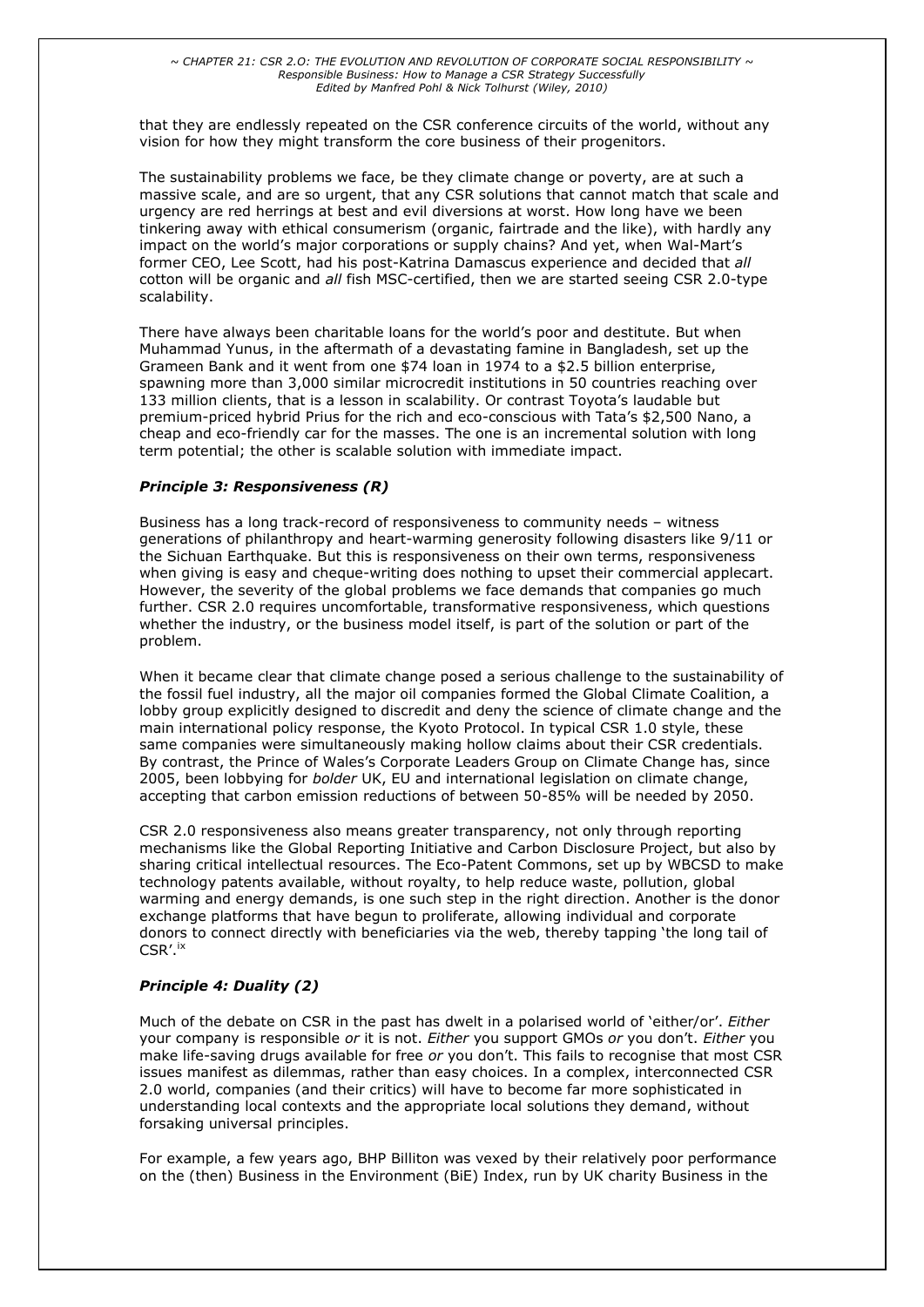Community. Further analysis showed that the company had been marked down for their high energy use and relative energy inefficiency. Fair enough. Or was it? Most of BHP Billiton's operations were, at that time, based in southern Africa, home to some of the world's cheapest electricity. No wonder this was not a high priority. What was a priority, however, was controlling malaria in the community, where they had made a huge positive impact. But the BiE Index didn't have any rating questions on malaria, so this was ignored. Instead, it demonstrated a typical, Western-driven, one-size-fits-all CSR 1.0 approach.<sup>x</sup>

Carroll's CSR pyramid has already been mentioned. But in a sugar farming co-operative in Guatemala, they have their own CSR pyramid – economic responsibility is still the platform, but rather than legal, ethical and philanthropic dimensions, their pyramid includes responsibility to the family (of employees), the community and policy engagement. Clearly, both Carroll's pyramid and the Guatemala pyramid are helpful in their own appropriate context. Hence, CSR 2.0 replaces 'either/or' with 'both/and' thinking. *Both* SA 8000 *and* the Chinese national labour standard have their role to play. *Both* premium branded *and* cheap generic drugs have a place in the solution to global health issues. CSR 2.0 is a search for the Chinese concept of a harmonious society, which implies a dynamic yet productive tension of opposites – a *Tai Chi* of CSR, balancing *yin* and *yang*.

## *Principle 5: Circularity (0)*

The reason CSR 1.0 has failed is not through lack of good intent, nor even through lack of effort. The old CSR has failed because our global economic system is based on a fundamentally flawed design. For all the miraculous energy unleashed by Adam Smith's 'invisible hand' of the free market, our modern capitalist system is faulty at its very core. Simply put, it is conceived as an abstract system without limits. As far back as the 1960s, pioneering economist, Kenneth Boulding, called this a 'cowboy economy', where endless frontiers imply no limits on resource consumption or waste disposal. By contrast, he argued, we need to design a 'spaceship economy', where there is no 'away'; everything is engineered to constantly recycle.

In the 1990s, in *The Ecology of Commerce*, Paul Hawken translated these ideas into three basic rules for sustainability: waste equals food; nature runs off current solar income; and nature depends on diversity. He also proposed replacing our product-sales economy with a service-lease model, famously using the example of Interface 'Evergreen' carpets that are leased and constantly replaced and recycled. William McDonough and Michael Braungart have extended this thinking in their *Cradle to Cradle* industrial model. Cradle to cradle is not only about closing the loop on production, but about designing for 'good', rather than the CSR 1.0 modus operandi of 'less bad'.

Hence, CSR 2.0 circularity would create buildings that, like trees, produce more energy than they consume and purify their own waste water; or factories that produce drinking water as effluent; or products that decompose and become food and nutrients; or materials that can feed into industrial cycles as high quality raw materials for new products. Circularity needn't only apply to the environment. Business should be constantly feeding and replenishing its social and human capital, not only through education and training, but also by nourishing community and employee wellbeing. CSR 2.0 raises the importance of meaning in work and life to equal status alongside ecological integrity and financial viability.

### **Shapeshifting: From CSR 1.0 to CSR 2.0**

| <b>CSR 1.0</b> | <b>CSR 2.0</b>     |
|----------------|--------------------|
| Paternalistic  | Collaborative      |
| Risk-based     | Reward-based       |
| Image-driven   | Performance-driven |
| Specialized    | Integrated         |
| Standardized   | Diversified        |
| Marginal       | Scalable           |
| Western        | Global             |

### *Table 1: Shifting CSR Principles*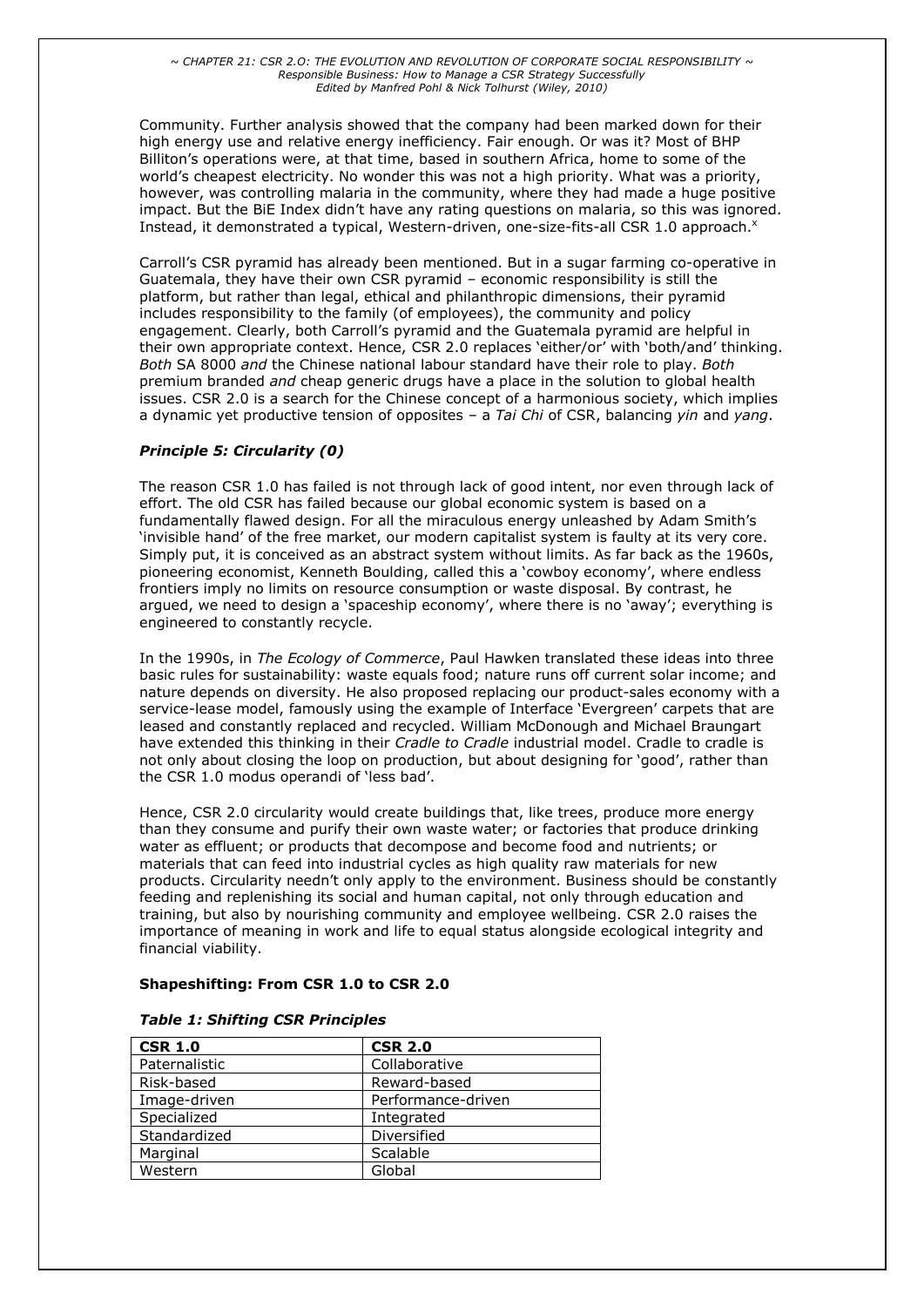*~ CHAPTER 21: CSR 2.O: THE EVOLUTION AND REVOLUTION OF CORPORATE SOCIAL RESPONSIBILITY ~ Responsible Business: How to Manage a CSR Strategy Successfully Edited by Manfred Pohl & Nick Tolhurst (Wiley, 2010)*

Even revolutions involve a transition, so what might we expect to see as markers along the transformational road? The table above summarises some the shifts in principles between the CSR 1.0 and CSR 2.0.

Hence, paternalistic relationships between companies and the community based on philanthropy give way to more equal partnerships. Defensive, minimalist responses to social and environmental issues are replaced with proactive strategies and investment in growing responsibility markets, such as clean technology. Reputation-conscious publicrelations approaches to CSR are no longer credible and so companies are judged on actual social, environmental and ethical performance (are things getting better on the ground in absolute, cumulative terms?).

Although CSR specialists still have a role to play, each dimension of CSR 2.0 performance is embedded and integrated into the core operations of companies. Standardised approaches remain useful as guides to consensus, but CSR finds diversified expression and implementation at very local levels. CSR solutions, including responsible products and services, go from niche 'nice-to-haves' to mass-market 'must-haves'. And the whole concept of CSR loses its Western conceptual and operational dominance, giving way to a more culturally diverse and internationally applied concept.

How might these shifting principles manifest as CSR practices? The table below summarises some key changes to the way in which CSR will be visibly operationalised.

| <b>CSR 1.0</b>       | <b>CSR 2.0</b>              |
|----------------------|-----------------------------|
| Premium markets      | Base of the Pyramid markets |
| Charity projects     | Social enterprise           |
| CSR indexes          | CSR ratings                 |
| CSR departments      | <b>CSR</b> incentives       |
| Ethical consumerism  | Choice editing              |
| Product liability    | Service agreements          |
| CSR reporting cycles | CSR data streams            |
| Stakeholder groups   | Social networks             |
| Process standards    | Performance standards       |

|  |  |  |  | <b>Table 2: Shifting CSR Practices</b> |
|--|--|--|--|----------------------------------------|
|--|--|--|--|----------------------------------------|

CSR will no longer manifest as luxury products and services (as with current green and fairtrade options), but as affordable solutions for those who most need quality of life improvements. Investment in self-sustaining social enterprises will be favoured over cheque-book charity. CSR indexes, which rank the same large companies over and over (often revealing contradictions between indexes) will make way for CSR rating systems, which turn social, environmental, ethical and economic performance into corporate scores (A+, B-, etc., not dissimilar to credit ratings), which analysts and others can usefully employ to compare and integrate into their decision making.

Reliance on CSR departments will disappear or disperse, as performance across responsibility and sustainability dimensions are increasingly built into corporate performance appraisal and market incentive systems. Self-selecting ethical consumers will become irrelevant, as CSR 2.0 companies begin to choice-edit, i.e. cease offering implicitly 'less ethical' product ranges, thus allowing guilt-free shopping. Post-use liability for products will become obsolete, as the service-lease and take-back economy goes mainstream. Annual CSR reporting will be replaced by online, real-time CSR performance data flows. Feeding into these live communications will be Web 2.0 connected social networks, instead of periodic meetings of rather cumbersome stakeholder panels. And typical CSR 1.0 management systems standards like ISO 14001 will be less credible than new performance standards, such as those emerging in climate change, that set absolute limits and thresholds.

## **CSR 2.0: The New DNA of Business**

All of these visions of the future imply such a radical shift from the current model of CSR that they beg the question: do we need a new model of CSR? Certainly, Carroll's enduring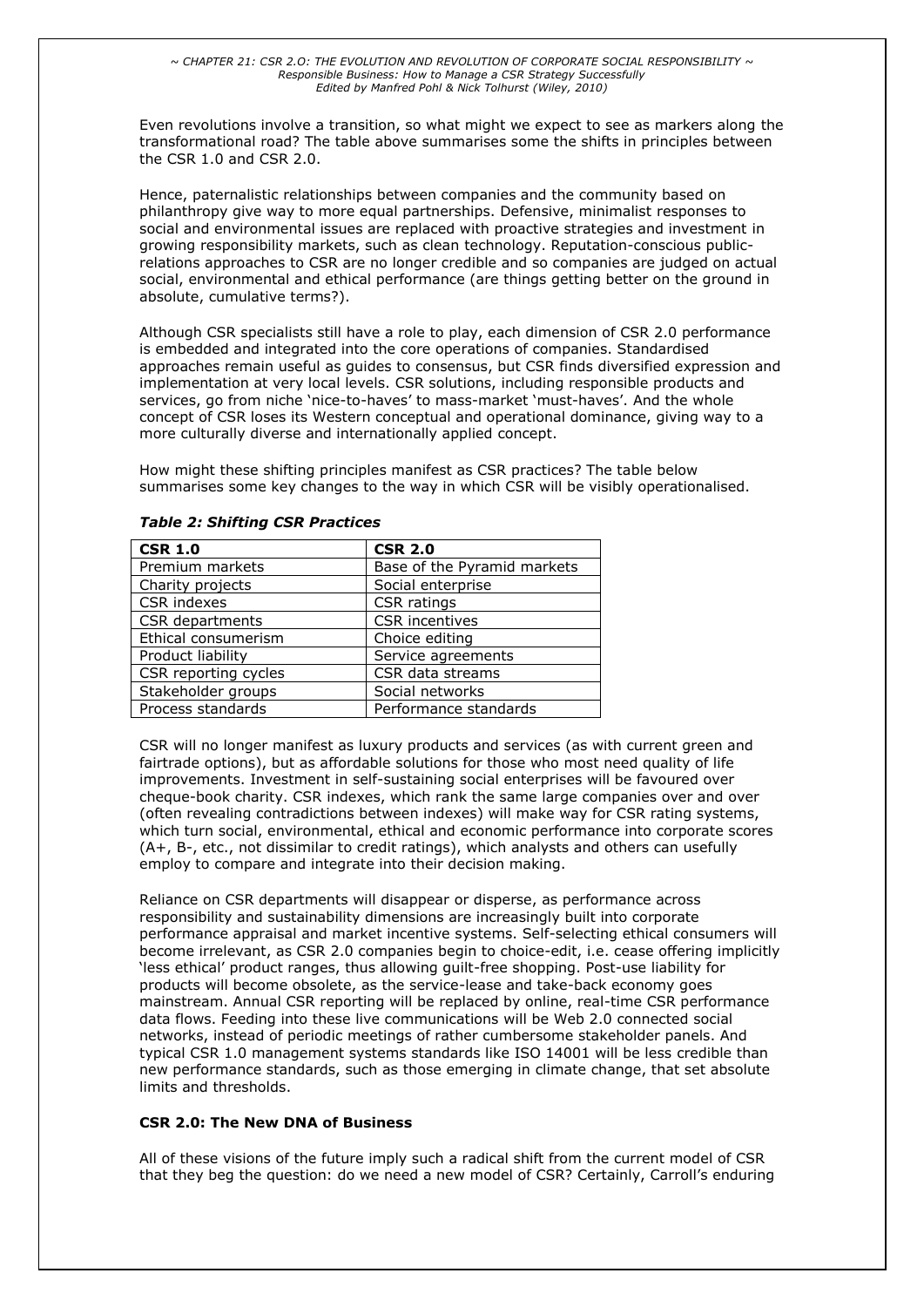*~ CHAPTER 21: CSR 2.O: THE EVOLUTION AND REVOLUTION OF CORPORATE SOCIAL RESPONSIBILITY ~ Responsible Business: How to Manage a CSR Strategy Successfully Edited by Manfred Pohl & Nick Tolhurst (Wiley, 2010)*

CSR Pyramid, with its Western cultural assumptions, static design and wholesale omission of environmental issues, must be regarded as no longer fit for purpose. Even the emphasis on 'social' in corporate *social* responsibility implies a rather limited view of the agenda. So what might a new model look like?

The CSR 2.0 model proposes that we keep the acronym, but rebalance the scales, so to speak. Hence, CSR comes to stand for 'Corporate Sustainability and Responsibility'. This change acknowledges that 'sustainability' (with roots in the environmental movement) and 'responsibility' (with roots in the social activist movement) are really the two main games in town. A cursory look at companies' non-financial reports will rapidly confirm this – they are mostly either corporate sustainability or corporate responsibility reports.

However, CSR 2.0 also proposes a new interpretation on these terms. Like two intertwined strands of DNA, sustainability and responsibility can be thought of as different, yet complementary elements of CSR. Hence, as illustrated in Figure 1, sustainability can be conceived as the destination - the challenges, vision, strategy and goals, i.e. what we are aiming for – while responsibility is more about the journey – solutions, responses, management, actions, i.e. how we get there.



*Figure 1: Corporate Sustainability & Responsibility (The New CSR)*

The DNA of CSR 2.0 (Figure 2) can be conceived as spiralling, interconnected, nonhierarchical levels, representing economic, human, social and environmental systems, each with a twinned sustainability/responsibility manifestation: economic sustainability and financial responsibility; human sustainability and labour responsibility; social sustainability and community responsibility; and environmental sustainability and moral responsibility.



*Figure 2: The DNA of CSR 2.0 (Double-Helix Model)*